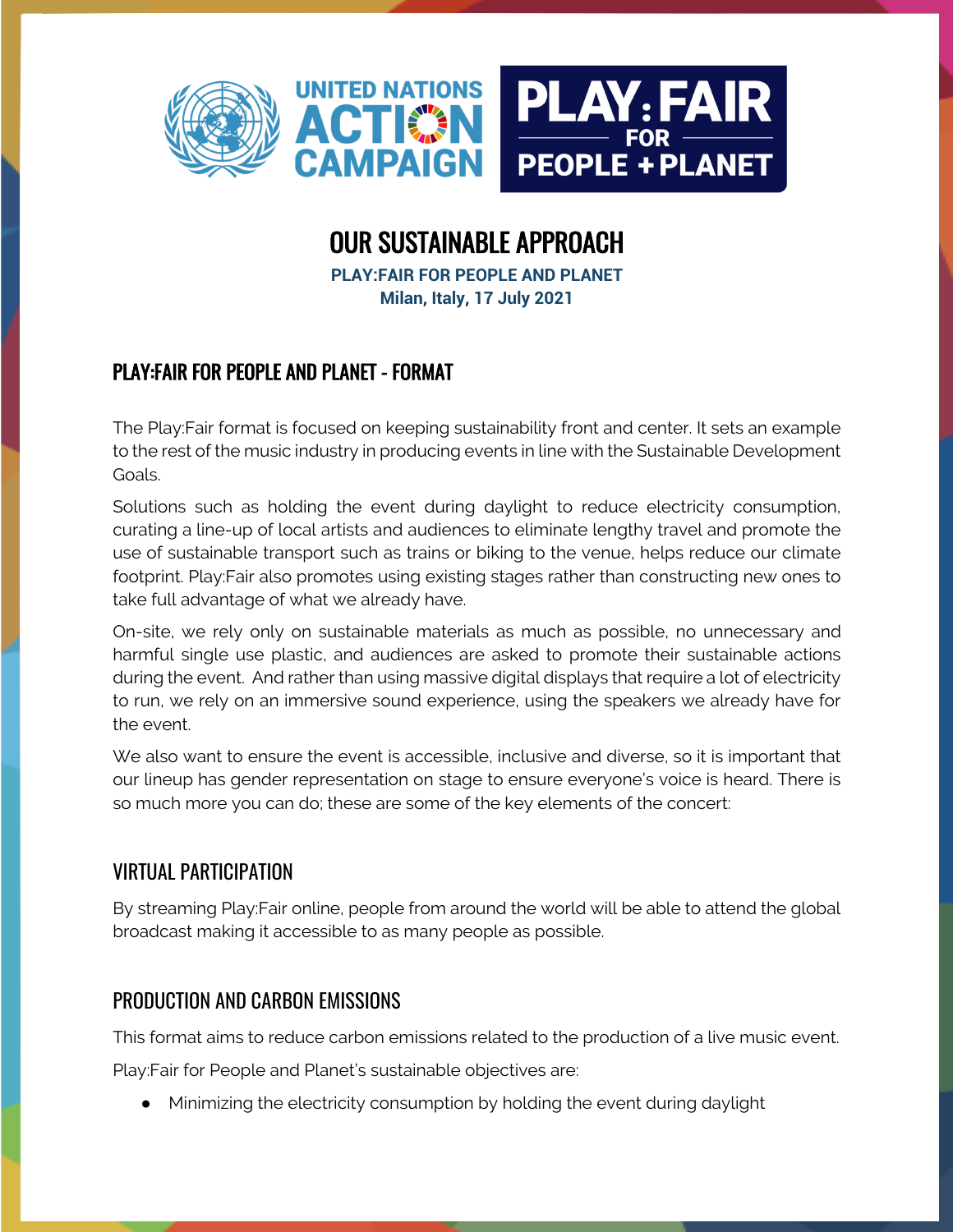

- Find an exceptional location with an existing stage, such as in a park or a field
- Provide extra recycling stations for sustainable materials absolutely no plastic
- Encourage the local audience to get to the event by using sustainable transport
- Work with natural materials for any production related promo, signage or staging
- Work with local suppliers and contractors to limit transportation
- Create immersive sound experience (using multiple smaller speakers) to reduce noise pollution

## WASTE MANAGEMENT

Play:Fair will make every effort to avoid generating waste and will ensure proper recycling needs are met. Play:Fair will work with local partners to provide recyclable water cans to the on-site audience, and a local bicycle company to offer vouchers for sustainable transport.

## REDUCED PAPER USE

All communication is digital and not printed. Access the program and all information related to Play:Fair online at playfair.act4sdgs.org.

## INCLUSIVITY

- Promote and empower a talented and young artistic line-up
- Ensure gender equality and equal representation on stage
- Keep gender equality and gender representation front and center when inviting the artists
- Make sure the line-up is diverse to reflect our multicultural societies
- Embrace the Keychange pledge together with Margherita Vicario (official Italian Ambassador of the program) – an effort to increase representation for a gender balanced music industry

For more information, visit playfair.act4sdgs.org